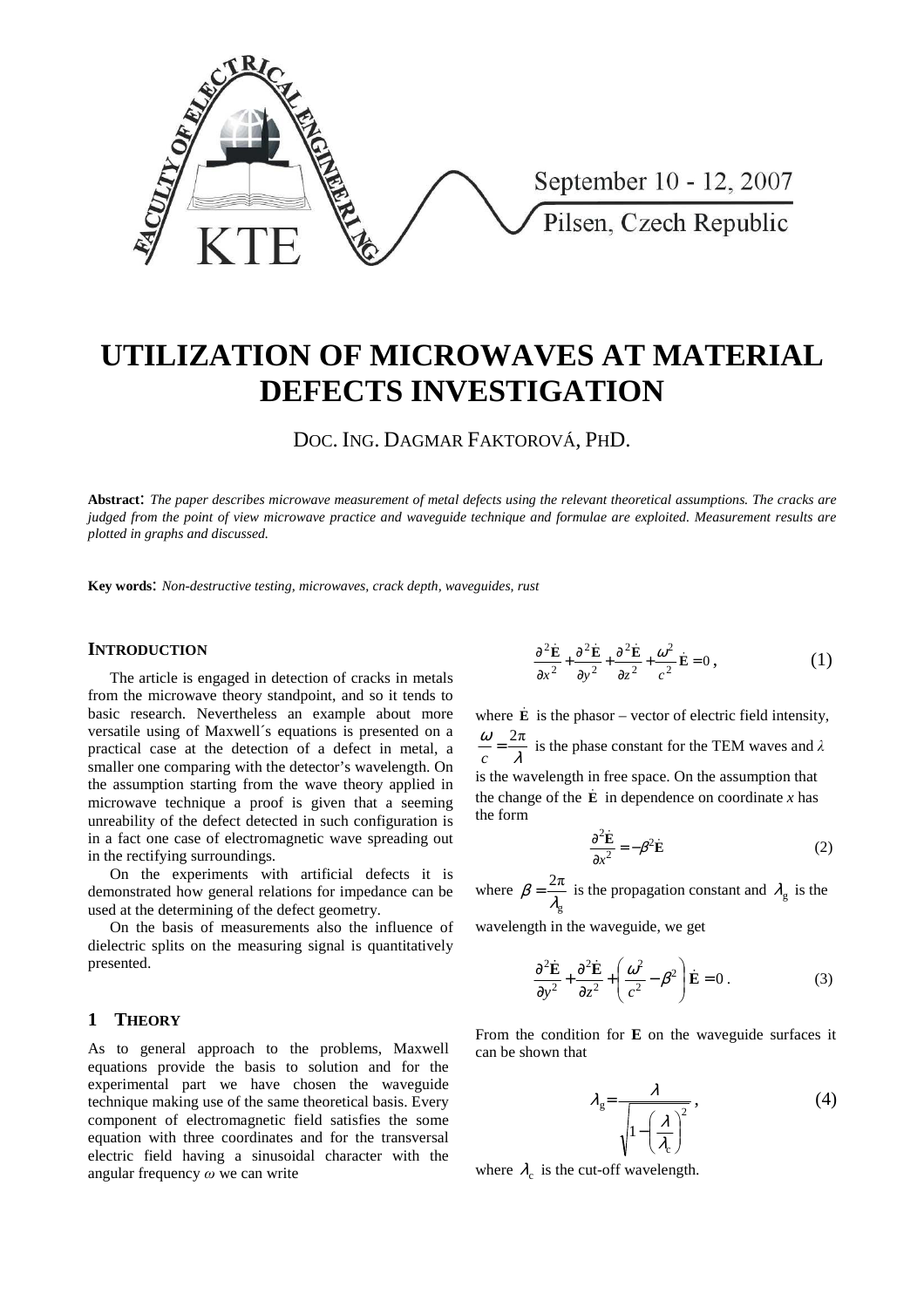As our experiments are based on the reflected signal from defects our measurements and calculations are based on this reality exploiting the waveguide technique, where the reflection coefficient  $\rho$  can be measured and it is given as

$$
\dot{\rho} = \frac{\dot{\mathbf{E}}^{-}}{\dot{\mathbf{E}}^{+}},\tag{5}
$$

where  $\dot{\mathbf{E}}^+$  and  $\dot{\mathbf{E}}^-$  are intensities of reflecting and incident waves respectively.

When we take in account expressions of  $\dot{\mathbf{E}}^+$  and  $\dot{\mathbf{E}}^$ by means of  $\beta$  we have

$$
\dot{\rho} = |\dot{\rho}_0| e^{j(\phi_0 + 2\beta x)},\tag{6}
$$

where  $\phi_0$  is the phase of  $\dot{\rho}$  in  $x = 0$  and  $|\dot{\rho}_0|$  is absolute value in the same point. Because the incident and reflected wave create the standing wave, standing wave ratio (SWR) *s* 

$$
s = \frac{\dot{\mathbf{E}}_{\text{min}}}{\dot{\mathbf{E}}_{\text{max}}} \tag{7}
$$

can be measured and from the  $\dot{\mathbf{E}}_{min}$  position it is possible to determine the phase

$$
\phi = 2\beta \, d_{\min} - \pi \tag{8}
$$

but with regards to the definition of  $\dot{\rho}$ 

$$
s = \frac{1 - |\dot{\rho}|}{1 + |\dot{\rho}|},\tag{9}
$$

respectively

$$
\left|\dot{\rho}\right| = \frac{1-s}{1+s},\tag{10}
$$

or

$$
\dot{Z} = \dot{Z}_0 \frac{1+\dot{\rho}}{1-\dot{\rho}}.
$$
\n(11)

Seeing that  $\dot{\rho}$  as a complex quantity can be calculated from (8) and (10) we can determine  $\dot{Z}$  also in the component form

$$
\dot{Z} = \dot{Z}_{0mn} \frac{1 - |\dot{\rho}|^2}{1 + |\dot{\rho}|^2 - 2|\dot{\rho}|\cos\phi} + j\dot{Z}_{0mn} \frac{2|\dot{\rho}|\sin\phi}{1 + |\dot{\rho}|^2 - 2|\dot{\rho}|\cos\phi}.
$$
\n(12)

As all quantities on the right hand of this equation are measurable,  $\overrightarrow{Z}$  can be evaluated.

#### **2 EXPERIMENTAL RESULTS**

The experiments were carried out on the standard laboratory microwave equipment, [1] with the connection in the schematic illustration in Fig. 1.



*Fig.1*: *Experimental set up for inhomogenities measurement, K – reflex klystron, KPS –klystron power supply, IM- impedance match, VA – variable attenuator, MT – magic T, A – adapter, CL – coaxial line, FM – frequency meter, FI – ferrite isolator, T, A – adapter, CL – coaxial line, FM – frequency meter, WRS – waveguide rotation change–over switch, FI – ferrite isolator, SWD – standing wave ratio measurement line, FC – ferrite circulator, CD – crystal detector, OW – open waveguide, SA – selective amplifier, S – sample, MSH – movable sample holder* 

As a source of microwave signal was used the reflex klystron modulated with 1kHz signal. The measurements were carried out on frequencies from the ranges X and G band on the wave  $TE_{10}$ . The measured quantities were detected on the selective amplifier on the end of the line. The switch enables measuring both SWR and direct reflections in the same connection.

The measurements of SWR were taken with the switch position to the open waveguide (OW). OW was terminated with metal samples with the artificial slots representing cracks of the different depth and width. The samples with the defect depths from 5 to 20 mm were at disposal and the SWR was measured for every depth at each frequency by the standing wave detector. The measured and calculated values are plotted in the Fig. 2.



*Fig. 2: Dependence of SWR on the defect depth for seven frequencies*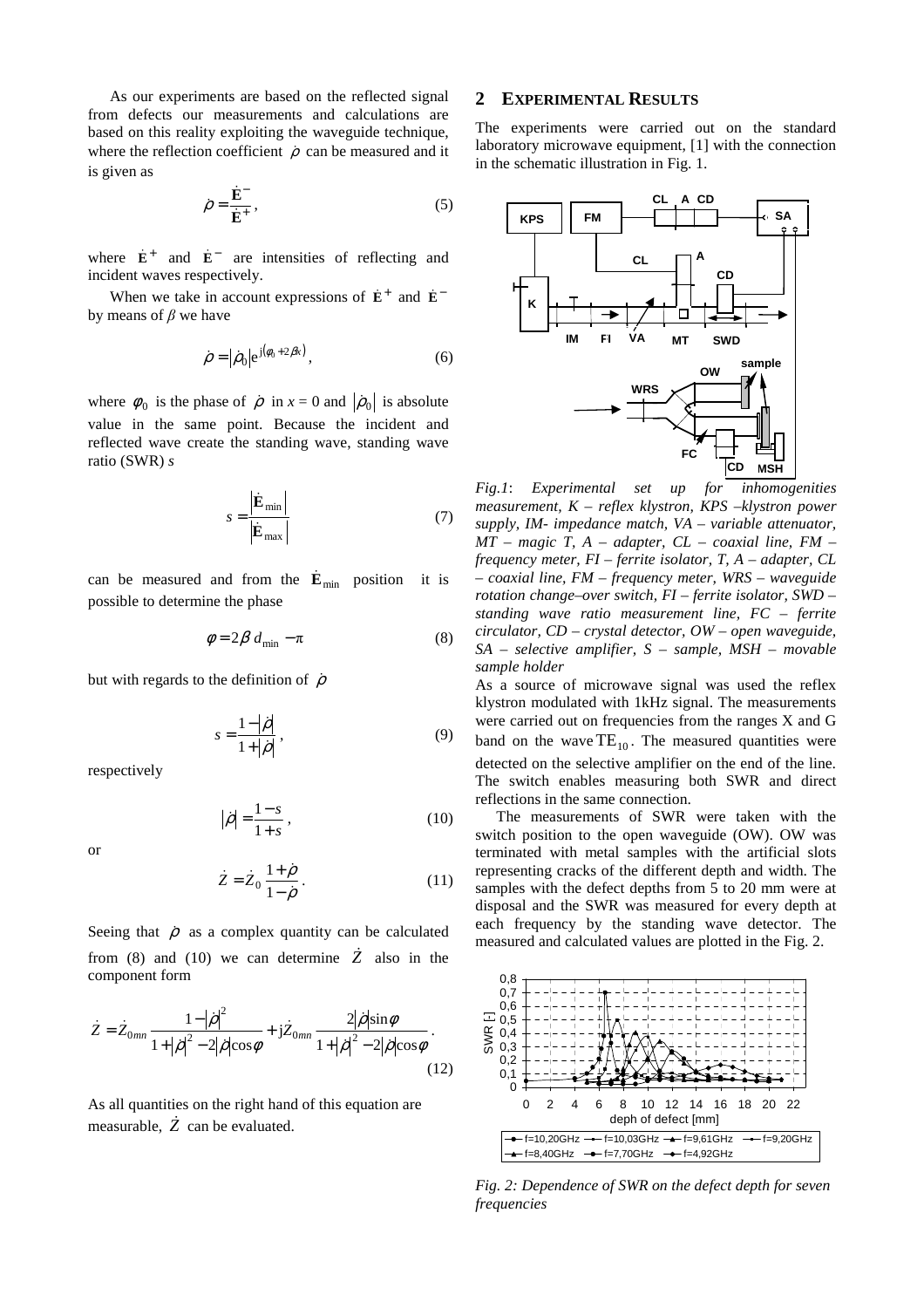The successive curves show quasiresonant course but in fact they represent values of waveguide terminating impedance in the waveguide–defect contact position. Formulae (9), (10) and (11) show that there is direct connection between them.

From the more watchful observing the Fig. 2 it was possible to assume, that individual samples at particular frequencies behave as a quarter–wave transformers. So that to confirm this assumption we further increased continuously the defect depth on a special preparation and the measured values are plotted in the separate graph, Fig. 3.



*Fig. 3: Dependence of SWR on the defect depth for three frequencies* 

It can be seen from the all three courses (for frequencies 10,14GHz, 9,23GHz, 8,25GHz) that the quarter–wave transformer effect really manifests itself at individual frequencies at three multiple of  $\frac{4}{4}$  $\lambda_{\mathrm{g}}$ .

For the more complex assessment of the measured results from the point of view of quantities with which the microwave technique operates the values of impedance were calculated (12) and plotted their dependences on the defect depth at the frequency 9,23GHz, Fig. 4, and Fig. 5.



*Fig. 4*: *Dependence of amplitude and angle of impedance on depth of defect* 



*Fig. 5: Dependence of real and imaginary part of impedance on depth of defect* 

An illustrative image about impedance course for the defect quarter–wave transformer affords Fig. 6, where closed curves belongs to the defect depths  $\frac{1}{4}$  $\frac{\lambda_{\rm g}}{2}$  and





*Fig. 6: Lissajouse curve for various depths of defects* 

To get information how the defect width influences the reflected signal, we have measured the amplitude of the reflected signal with the moving probe position. The results for different defect widths are in the Fig. 7.



*Fig. 7: Dependence of signal amplitude on probe position*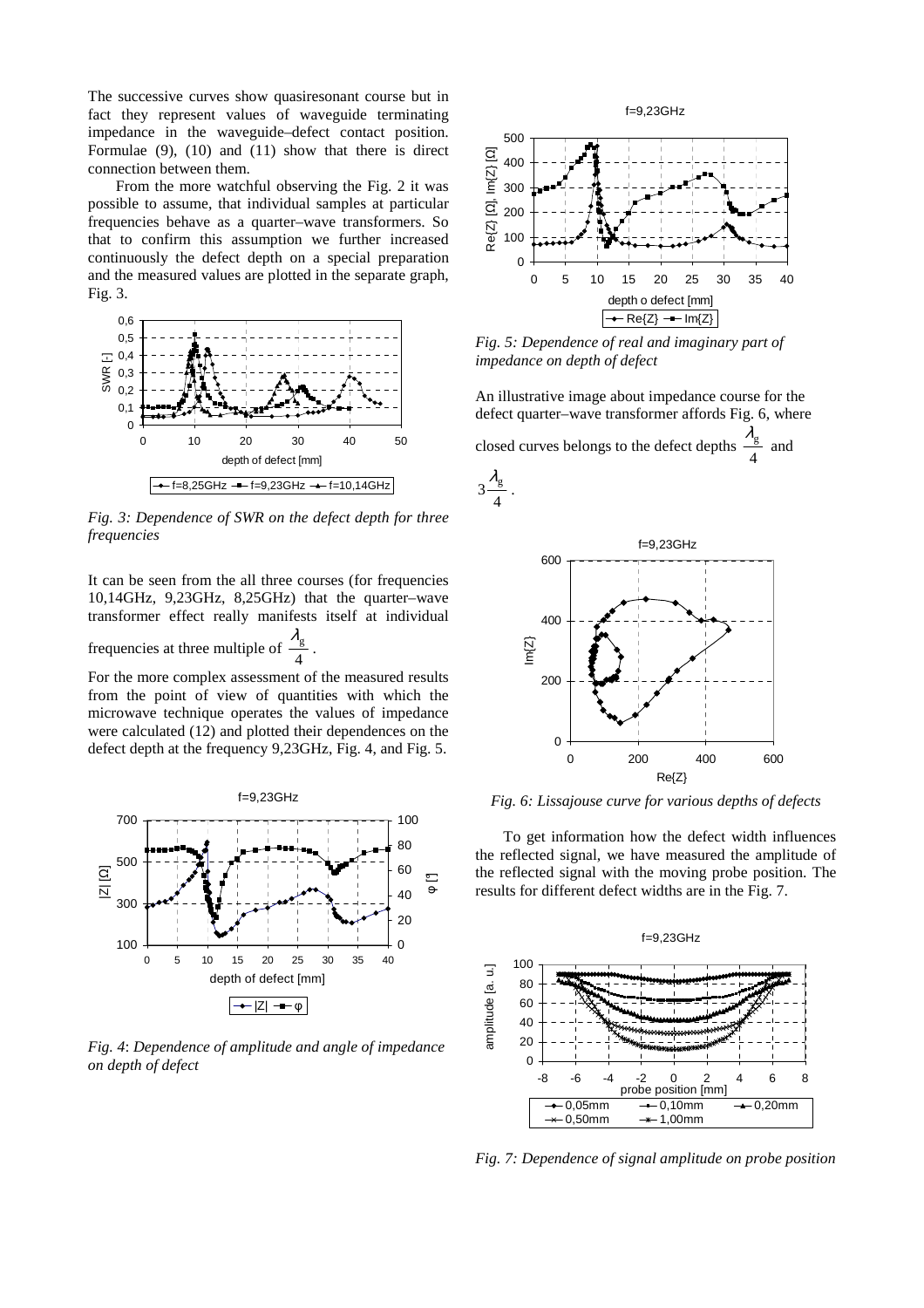From the graph it can be seen that the sensitivity is increasing with the increasing of the defect width. The least registerabled defect width was from the interval  $< 0.05$ mm  $\div 0.1$ mm $>$ 

With the open waveguide it could be possible to obtain information about the defect orientation. Changing the angle between the waveguide H–plane and the straight line passing along the defect we measured the reflected signal amplitude and the dependence is in the Fig. 8.



*Fig. 8: Dependence of signal amplitude on angle of rotation* 

From the Fig. 3 it can be seen declining SWR amplitude for  $n = 1$  what shows that the defect behaves as a loss waveguide section. To point this fact we carried out another measurement on an artificial longer defect.



*Fig. 9: Dependence of the reflected crack signal amplitude* 

In order to show to what extend the defect depth can influence the reflected signal amplitude we took two measurements, Fig. 9:

curve 1:the reflected signal measurement in the lossless waveguide,

curve 2: the reflected signal measurement on the sample with the defect (width of defect was 1mm).

The reflected signal was measured through the ferrite circulator, Fig. 1 and measurement were carried out for such position of the piston in the lossless waveguide which were identical with the corresponding crack depths. The comparison of the both measurements is in the Fig. 9. From this graph it is possible to form a conception about the decreasing amplitude of the reflected signal at the determining of the crack depth with

$$
(2n+1)\frac{\lambda_g}{4}
$$
 distant maxima.

 $\overline{a}$ 

For the reason of more complex evaluation of the defect character as a special waveguide section we also followed the shift of the SWR minimum with the enlarging defect depth. The corresponding values of the impedance were calculated from (12) and the results are in the Fig. 10. From the point of view of microwave theory the presented results bring an additional proof of the fact that for the defect investigation the microwave method can be used as well as a tried and tested microwave practice.



*Fig. 10: Dependence of complex impedance imaginary component and standing wave minimum shift from the depth of defect* 

At defects detection it is necessary to admit that an older crack is partly or wholly filled with rust or another deposit and also can be covered with paint, rust or with their combination. Additional crack filling can also be water or various water solutions. These materials signify from the microwave defectoscopy point of view dielectrics which will have an influence on the defect viewed as a part of the microwave network. We followed these conditions experimentally and the obtained results are in Fig. 11 and Fig. 12.



*Fig. 11: Dependence of reflected signal amplitude from defect gradually filled with the rust layers (a – one layer, b – two layers, c – three layers, d – defect filled with rust, e – empty defect)*